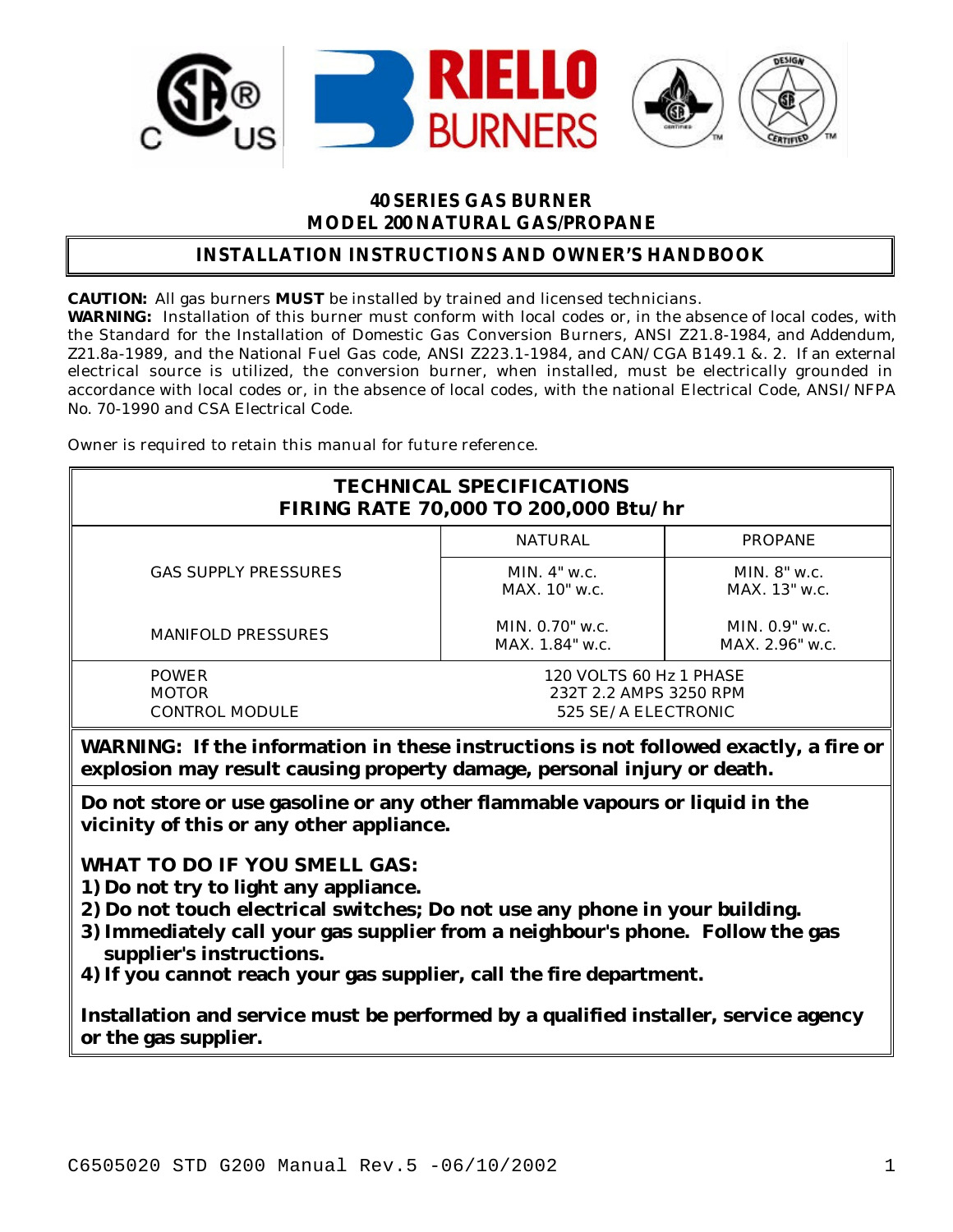# **TABLE OF CONTENT**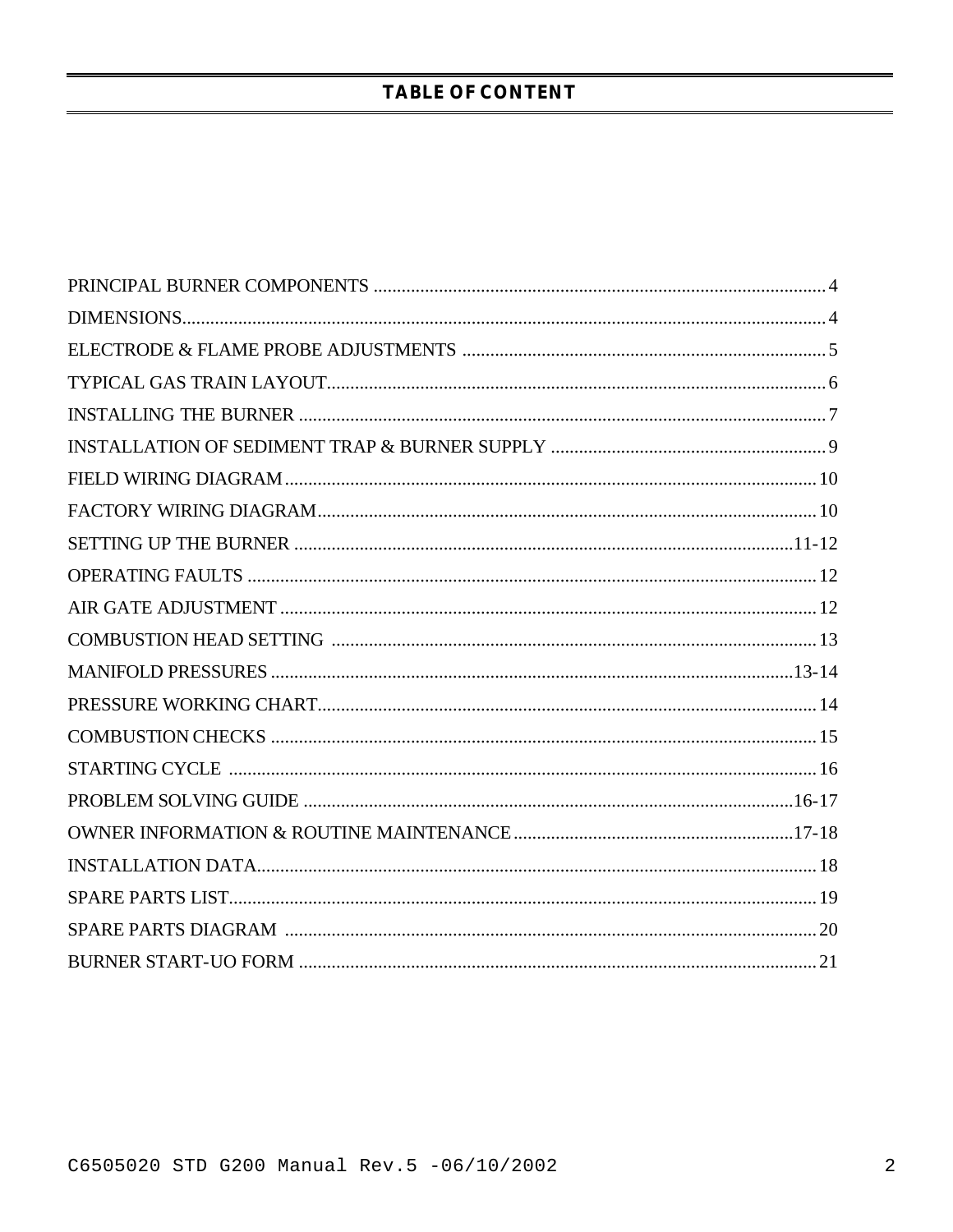*The following pages contain information, descriptions and diagrams for the proper installation and wiring of the burner. Please read carefully before attempting final installation.*

*This manual is to remain with the final installation designation. It is the installer's responsibility to ensure that the burner installation and operation instructions mentioned in this manual are followed and operated within local code authority limits.*

# **SERIAL NUMBER IDENTIFICATION**

The Riello 15 character serial number, example, **02 A 8511111 00025**, is identified as follows:  $02$  = last two digits of the year of manufacture;  $A = BI$ -week of manufacture; 8511111 = burner product code;  $00025$  = increment of 1 for each burner produced – specific to product code – reset to zero each January  $1<sup>st</sup>$ .

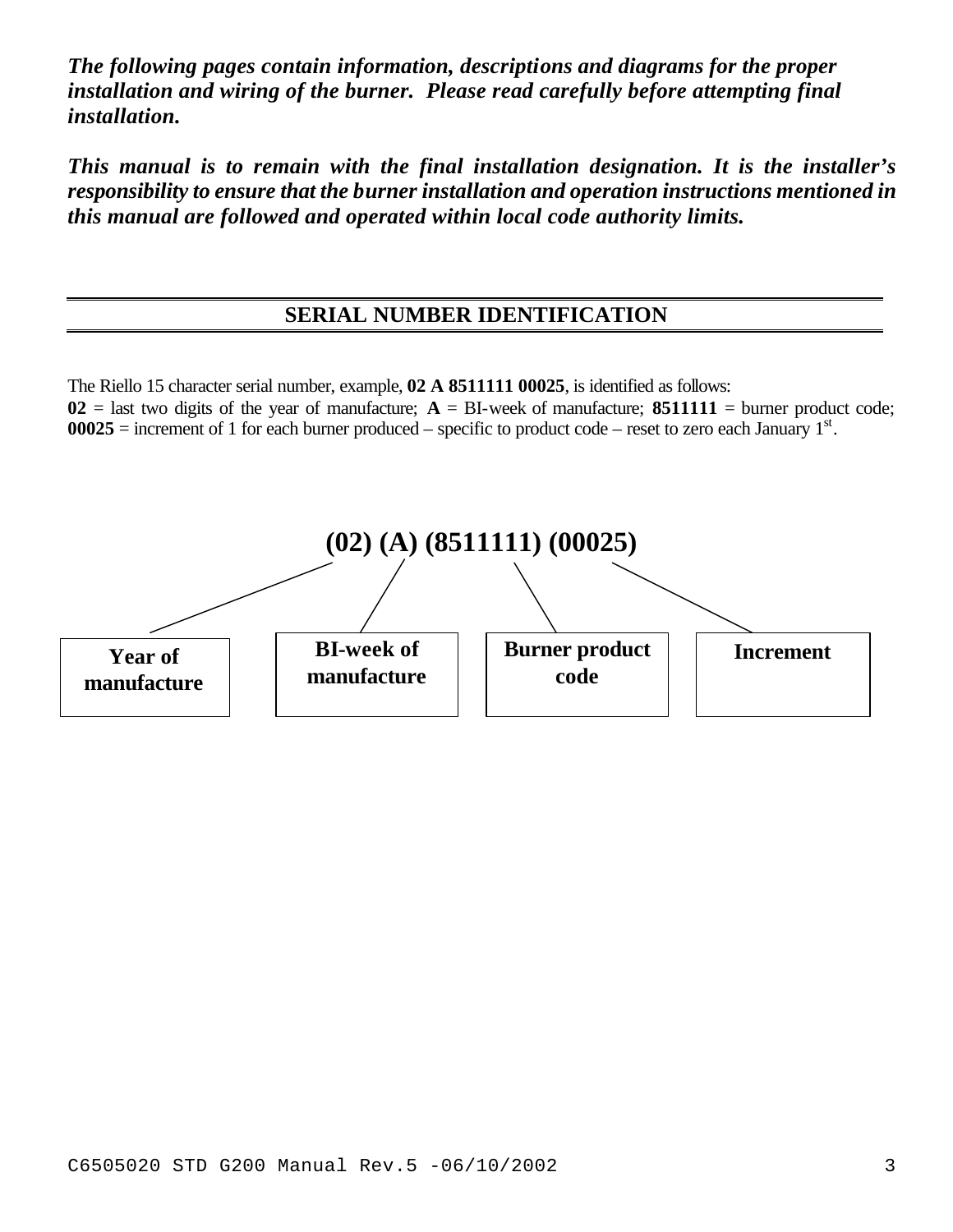# **PRINCIPAL BURNER COMPONENTS**

- 1. Air Damper motor Assembly (Optional)
- 2. Wiring Terminal Block
- 3. Capacitor
- 4. Gas valve Transformer 120V / 24 V
- (Optional)
- 5. Control Box
- 6. Motor



## **BURNER DIMENSIONS**



| Model 200 |       | В        |              | –         |        | $*$ $C1$ | н     |
|-----------|-------|----------|--------------|-----------|--------|----------|-------|
| inches    | 93/16 | 10 11/16 | /16<br>6 1 1 | 5/8<br>11 | 315/16 | 10       | 39/16 |
| mm        | 233   | 272      | 35           | 295       | 85     | 255      | 91    |

**\*G1 is for LBT version**

 **Gasket thickness is 4 millimetres**

# **UNIVERSAL MOUNTING FLANGE**

C6505020 STD G200 Manual Rev.5 -06/10/2002 4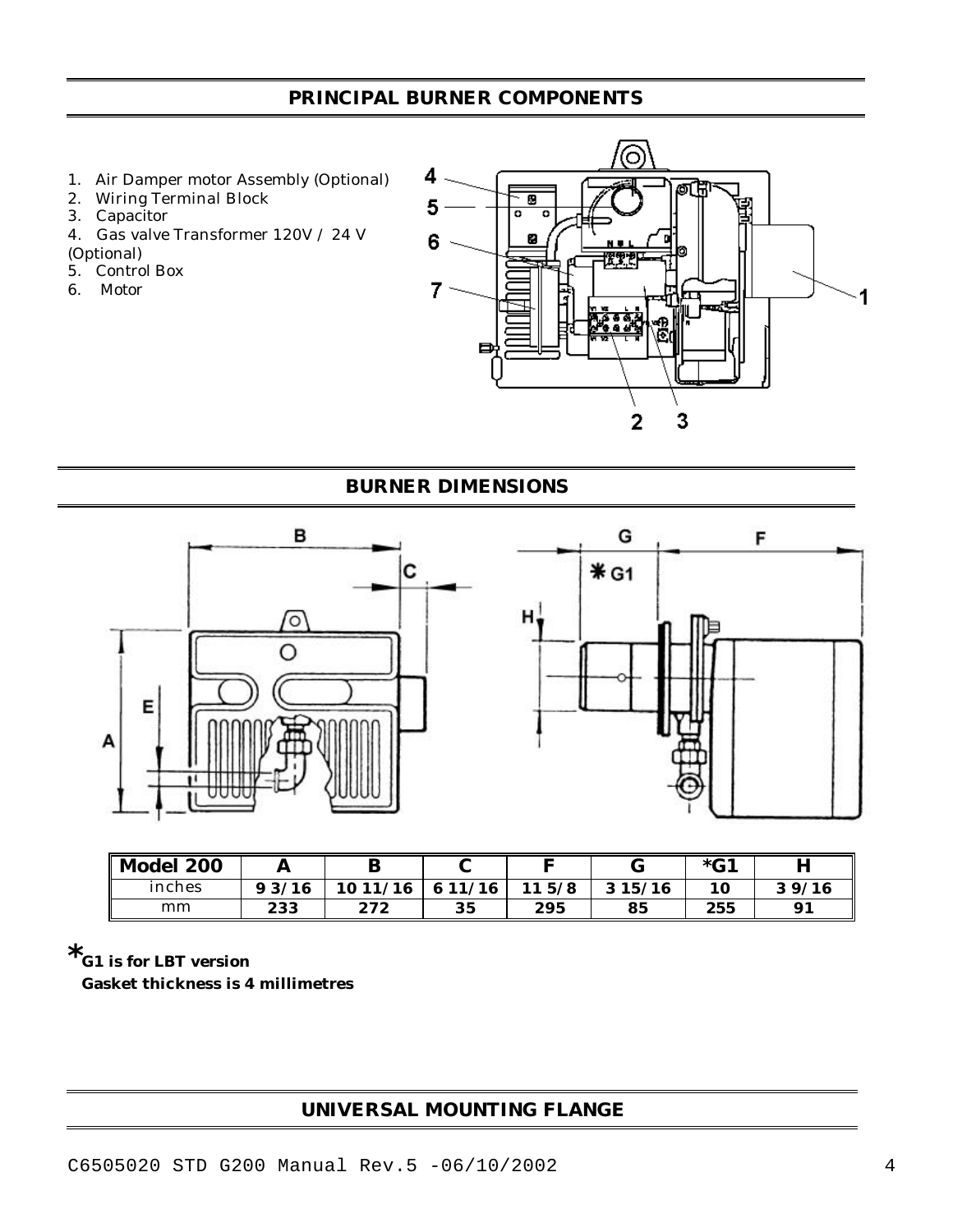UNIVERSAL MOUNTING FLANGE DIMENSIONS



**ELECTRODE AND FLAME PROBE ADJUSTMENTS**



**IMPORTANT:** Do not turn the ignition electrode. Leave it as shown in the drawing. If the ignition electrode is put near the ionization probe, the amplifier of the control box may be damaged.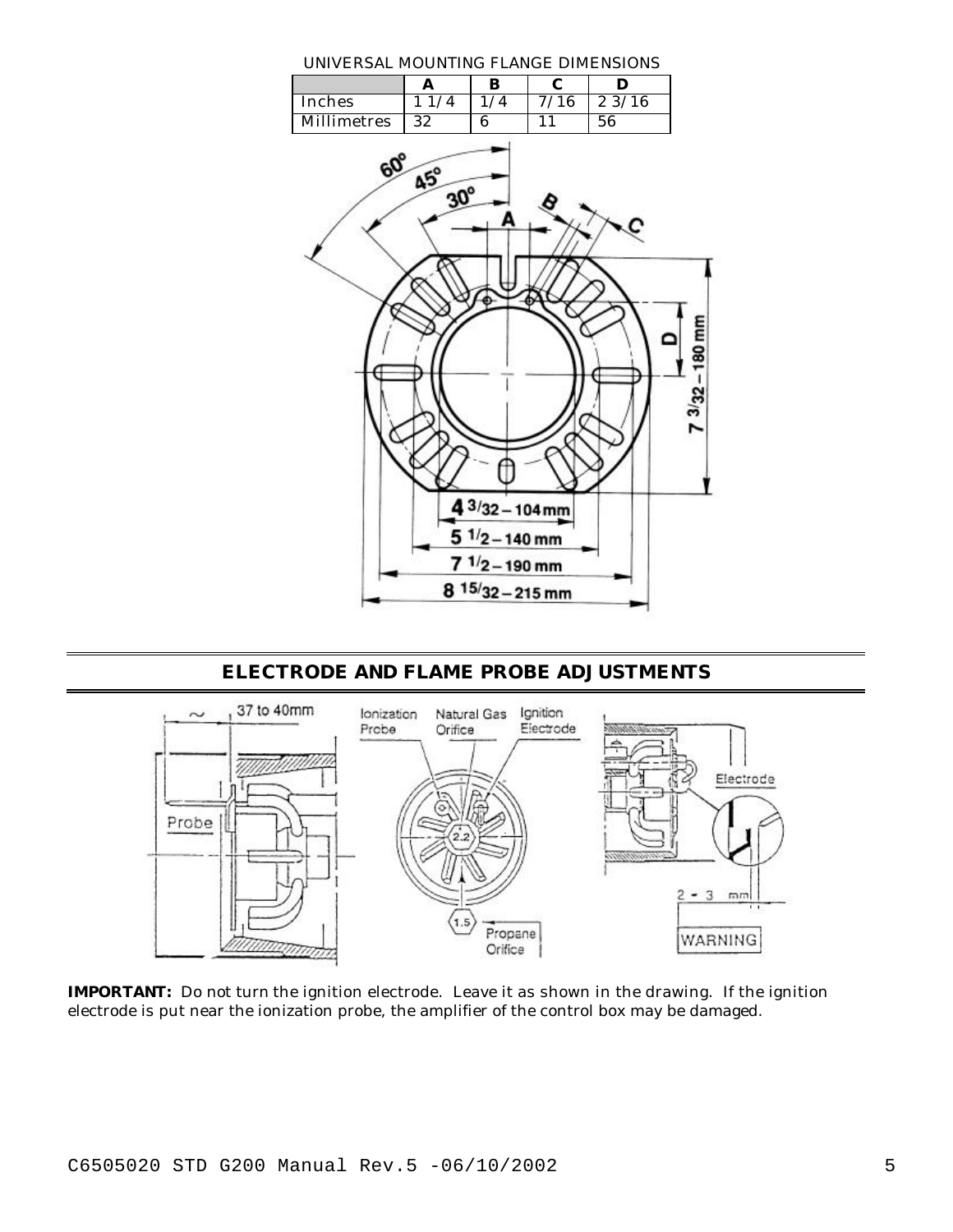### **TYPICAL GAS TRAIN LAYOUT**

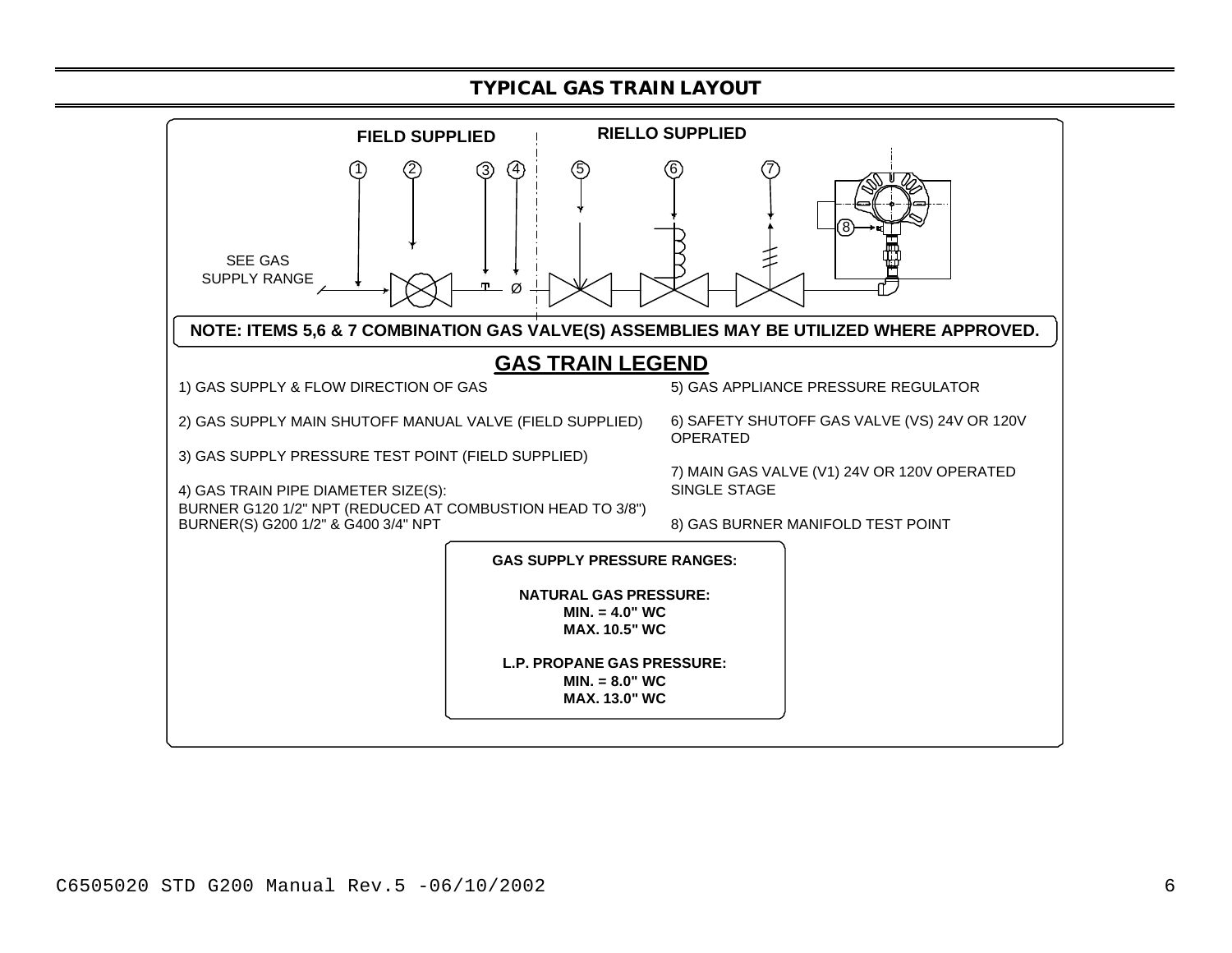## **INSTALING THE BURNER**

#### **Wet Base Illustration**

- A) Burner Chassis
- B) Combustion Head Assembly
- 1. Locking Nut
- 2. Appliance Mounting Plate Insulation
- 3. Insulation Gasket



Use this checklist prior to installation:

1) Check the input/output requirements of the appliance. We suggest that the appliance output should be approximately 85% of input (85% efficiency).

2) Check the dimensions of the combustion chamber for correct sizing against the input requirements of the application.

3) Check that there is sufficient air for proper combustion and adequate ventilation. Local codes should be followed. In the absence of local codes, refer to the NFPA Manual No. 31, CAN/CGA B149.1 &. 2, ANSI Z223.1-1984 and Addendum 221.8A 1989.

4) Check that you have adequate space for servicing the equipment. The Riello burner requires a minimum of 13 inches clear space behind the red cover. This is required to allow easy removal of the cover for servicing and periodic maintenance.

5) Check that the chimney is of sufficient area to handle the exhaust gases. Make sure the chimney is clear and there are no obstructions.

6) Barometric draft regulators must be of the double acting type, and must be installed in accordance with the draft regulator manufacturer's instructions. Single acting barometric dampers are not permitted. For further clarification, refer to ANSI Z21.8-1984 and Z21.17A-1993.

#### **NOTE: A vent shutoff system shall be applied to a barometric damper installed in the venting system at the time of conversion of the appliance. This will electrically disconnect the burner should there be a blockage in the vent (chimney).**

### **IMPORTANT:**

The installer must identify the main electrical power switch and manual gas shut off valve, for emergency conditions. The burner cover must be in place and secured before the burner is placed in operation.

# **GENERAL INFORMATION**

Your Riello gas burner comes to you completely assembled and factory wired, ready for installation.

Models equipped with the short combustion head have a fixed flange, which bolts directly to the front of the appliance. When equipped with the long combustion head, the burner comes with a universal flange, which when bolted to the appliance, allows the burner to be adjusted for exact positioning in the combustion zone.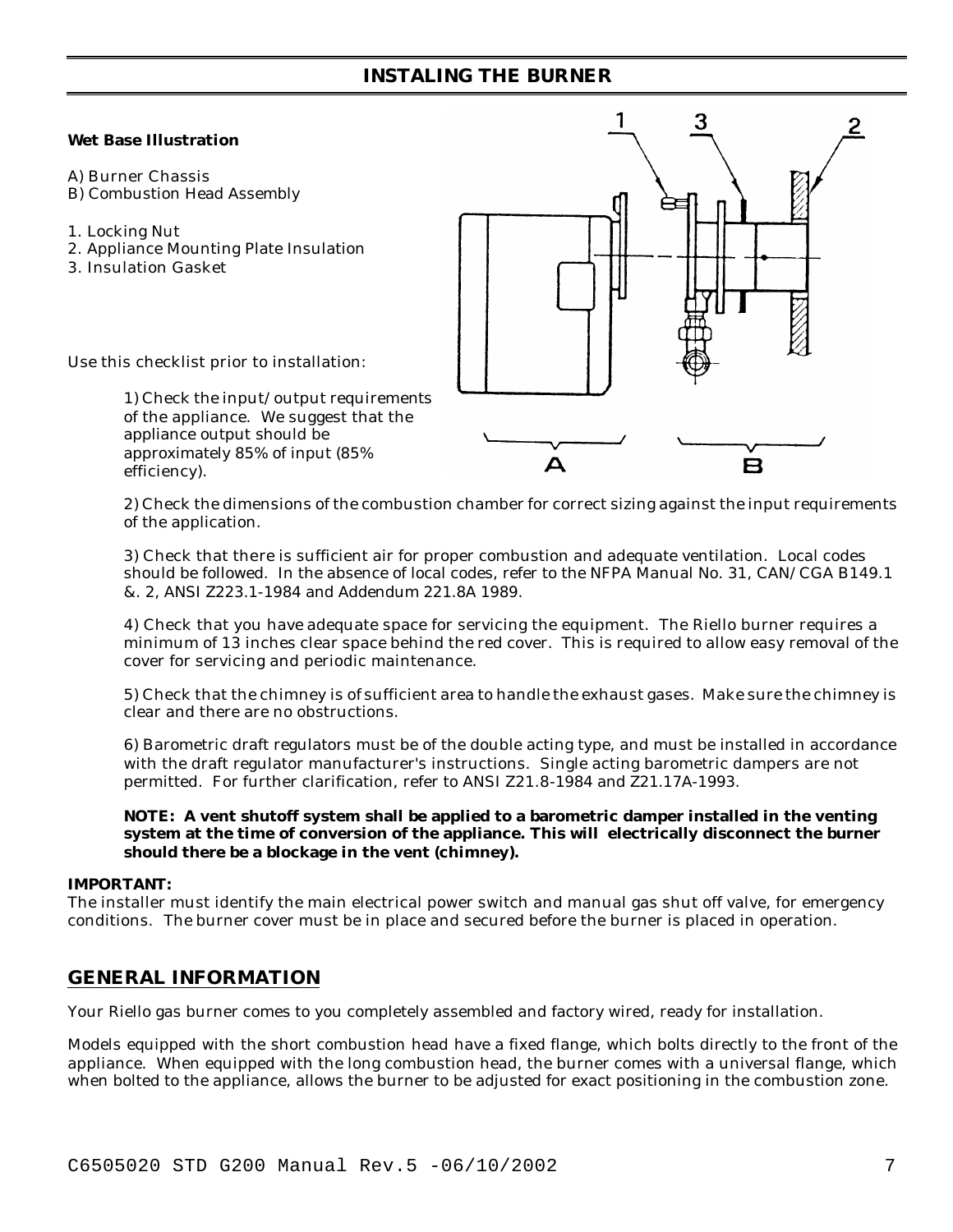### **STEP-BY-STEP PROCEDURE**

1) Remove the burner from the carton, taking care not to lose any of the supplied accessories. Check for signs of physical damage.

2) Bolt the combustion head and burner to the appliance. Be sure to install the supplied mounting gasket. Ensure that the burner is level (we suggest using a spirit level) and that the combustion head is centred in the appliance port. Refer to Page 7 for positioning of combustion head relative to the chamber.

- 3) Check that all gas train connections are tight and make your connections to the incoming gas supply.
	- a) A sediment trap must be provided. See pg. 9.

b) If not already installed, a manual shutoff valve must be supplied. This valve must be upstream of the burner gas train supply connection.

- c) A  $1/s$ " NPT plugged tapping must be installed immediately upstream of the burner gas train supply connection and must be accessible for a test gauge.
- d) If required by local codes, provide gas vent lines at the gas regulators and valve.
- e) Perform required gas pressure test on incoming gas supply lines.
- **NOTE:** Details of sediment trap, manual gas valve, pressure test point, and line pressure test point can be found on Page 9.

4) To make electrical connections, refer to field wiring diagram on page 10. A manual disconnect switch must be installed in the incoming lines. Wiring to the low voltage-switching relay, if used, (Honeywell R8038A) must be rigid conduit or flexible approved cable.

 **CAUTION:** Label all wires prior to disconnection when servicing controls. Wiring errors can cause improper and dangerous operation. Verify proper operation after servicing (Step 5 (e) below).

 **CAUTION: The phase (HOT) wire must be connected to the black lead of the 24v relay if used; neutral to the white lead.** Do not reverse the polarity. The burner will not operate with the Phase/Neutral reversed, and the control box may be damaged.

- 5) Check the burner functions as follows:
- a) Make a final check on both the gas and electrical connections.
- b) Loosen the screw in the manifold gas test point and install an appropriate manometer.
- c) Set the thermostat at its highest setting.
- d) Switch on power.
- e) With the manual gas valve turned off, press the burner reset button (see page 4), and allow the burner to run through a complete cycle to ensure that the sequence of operations is correct, (see page 16). A full starting cycle should take approximately 70 seconds from a no power condition until burner lockout, when equipped with motorized air damper, otherwise refer to the start-up cycle chart found on page 16.
- f) Once the burner is operational (up and running) a final gas leak check must be completed on the gas train.

6) If the burner is installed on a central warm air furnace, affix the mandatory warning labels to the furnace fan cover door (inside and outside).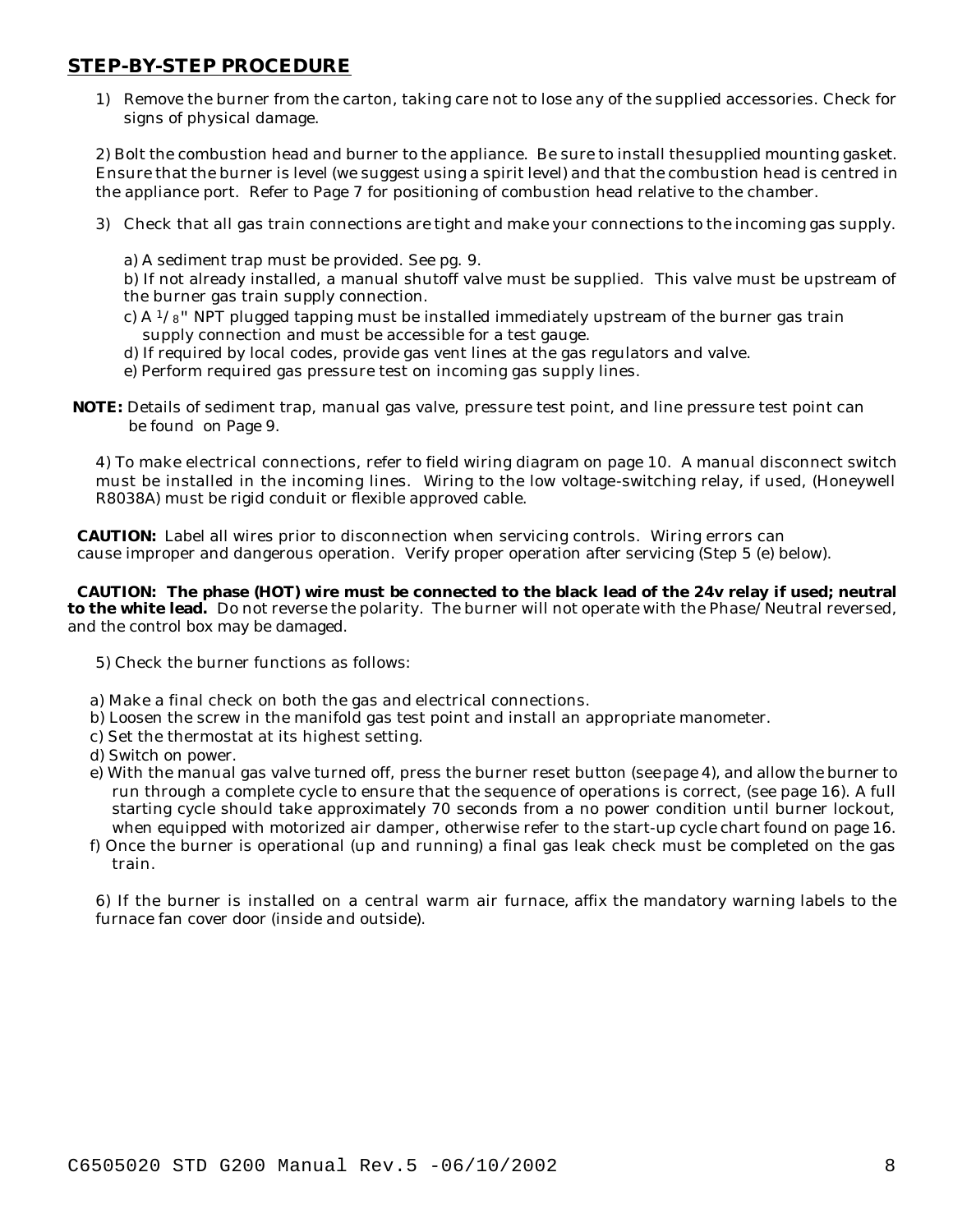## **INSTALLATION OF SEDIMENT TRAP AND BURNER SUPPLY**

Gas piping to the burner must be  $1/2$  inch minimum. Install only a full-ported shutoff valve. The valve must be located outside the appliance jacket, and the pressure gauge port must be accessible.

#### **PRESSURE TEST- OVER 1/2 PSIG.**

The appliance and its individual shutoff valve must be disconnected from the gas supply piping system during any pressure testing of the system at a test pressure in excess of  $\frac{1}{2}$  PSIG.

#### **PRESSURE TEST - <sup>1</sup>/2 PSIG OR LESS**

The appliance must be isolated from the gas supply piping system by closing its individual manual shutoff valve during any testing of the gas supply piping system at test pressures equal to or less than  $\frac{1}{2}$  PSIG.

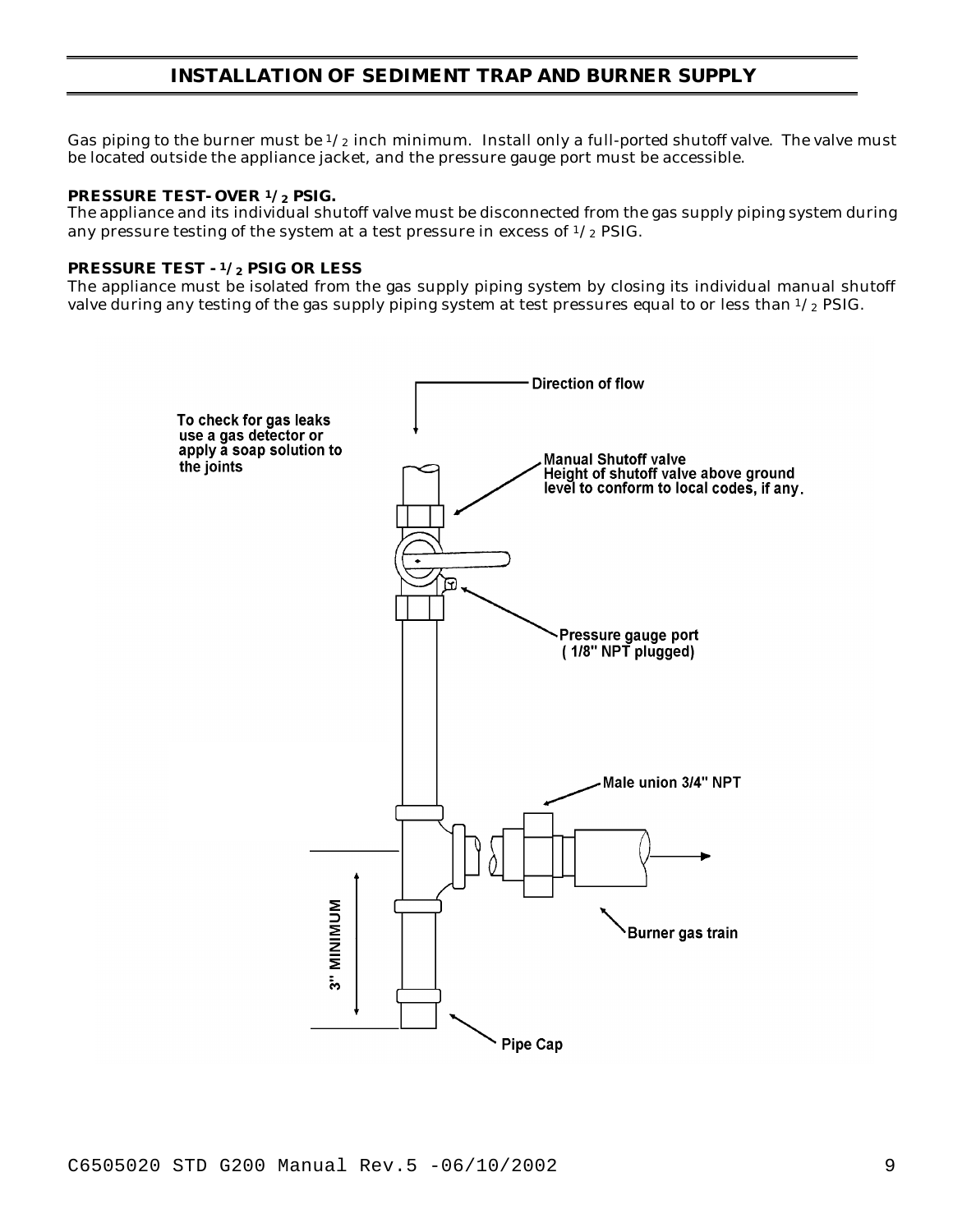## **FIELD WIRING DIAGRAM**



| <b>LEGEND</b>                               |                               |  |
|---------------------------------------------|-------------------------------|--|
| $L = Line 1 (phase)$                        | $Gnd. = Ground$               |  |
| $N = Line 2 (Neutral)$                      | V1, $V2 = Gas$ valve terminal |  |
| $F =$ Fuse                                  | $TT = Thermostat$             |  |
| * 24 V switching relay as approved optional |                               |  |

## **FACTORY WIRING DIAGRAM**



C6505020 STD G200 Manual Rev.5 -06/10/2002 10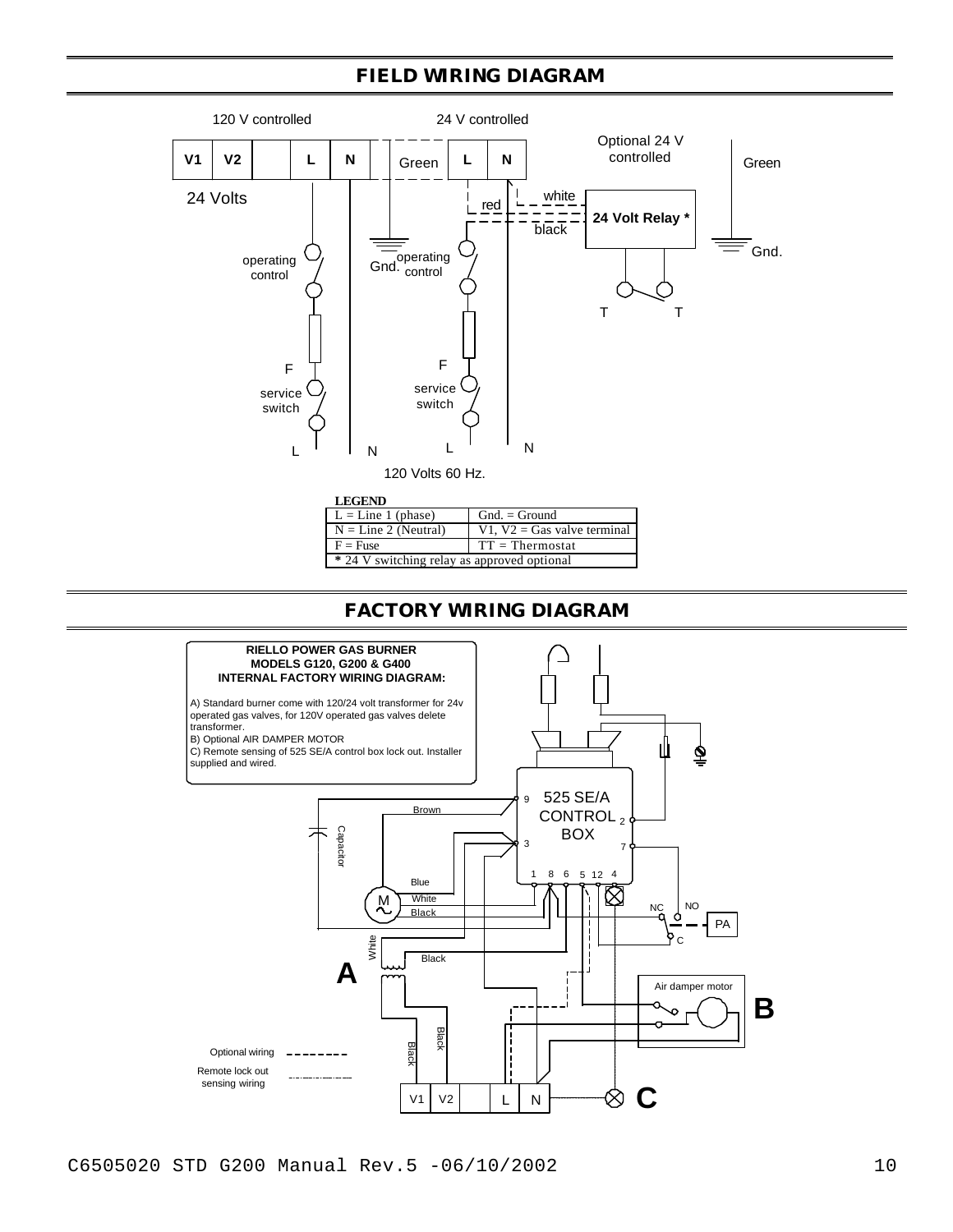## **NOTE:**

1) This burner is approved for use without the motorized air damper. In these instances optional wiring is used 2) The SAFETY SWITCH on the 525 SE CONTROL BOX is equipped with a contact allowing remote sensing of

burner lockout. The electrical connection is located on the CONTROL BOX terminal 4 as indicated. Should burner lockout occur, the 525 SE CONTROL BOX will supply a power source of 120 Vac to the connection terminal. The maximum allowable current draw on this terminal is 1 A.

## **IMPORTANT**

Terminal 4 is to be used only for the connection of a remote sensing device. If a neutral or ground lead is attached to terminal 4 the control box will be damaged should lockout occur

# **SETTING UP THE BURNER**

After burner output has been determined, use **TABLE 1** below **AS AN INITIAL GUIDE** for burner settings. **Table 1**

| Approximate Btu/hr | Head    | Air gate | <b>Manifold</b> |
|--------------------|---------|----------|-----------------|
| burner output      | setting | setting  | pressure        |
| <b>Natural Gas</b> |         |          |                 |
| 70, 000            | 0.0     | 1.40     | $0.70$ "w.c.    |
| 96,000             | 1.0     | 1.75     | $0.80$ "w.c.    |
| 122,000            | 2.0     | 2.25     | $0.91$ "w.c.    |
| 148,000            | 3.0     | 2.75     | $1.12$ "w.c.    |
| 174,000            | 4.0     | 3.25     | $1.42$ "w.c.    |
| 200,000            | 5.0     | 4.0      | $1.84$ "w.c.    |
| <b>Propane</b>     |         |          |                 |
| 70,000             | 0.0     | 1.40     | $0.90$ "w.c.    |
| 96,000             | 1.0     | 1.75     | $1.16$ "w.c.    |
| 122,000            | 2.0     | 2.25     | $1.38$ "w.c.    |
| 148,000            | 3.0     | 2.75     | $1.77$ "w.c.    |
| 174,000            | 4.0     | 3.25     | 2.32"w.c.       |
| 200,000            | 5.0     | 4.0      | $2.96$ "w.c.    |

 All settings in this table were obtained under the following conditions.

- ?? 0 (zero) draft in the combustion zone.
- ?? Small DIN test boiler.
- ?? 7" supply pressure for natural gas.
- ?? 11" supply pressure for propane.
- ?? steady state (HOT) operating conditions

# **STEP BY STEP PROCEDURE**

- 1) Set air gate. See **AIR GATE ADJUSTMENT** on pg. 13/14.
- 2) Set combustion head. See **COMBUSTION HEAD SETTING** on pg. 13.
- 3) Set the manifold pressure using the following method.

a) In order to determine existing manifold pressure, start the burner. At the end of the prepurge cycle (approx. 30s), the gas valve is energized. During the 5 sec. trial for ignition, note the manifold pressure. If the burner lights and continues to run, go to step (d).

- b) Compare the observed manifold pressure from step (a) to the required value from **TABLE 1**.
- c) Repeat step (a), making adjustments to the gas valve, until flame is established.
- d) Once flame has been established, set your manifold pressure to the desired value from **TABLE 1**.

4) Check combustion gases using proper combustion analysis equipment to ensure safe levels of  $CO<sub>2</sub>$  and CO during appliance heat up. The gas valve should be used to make any necessary adjustments to ensure safe combustion. At this point do not adjust the air or head settings unless absolutely necessary.

5) Allow burner to run until normal operating temperatures and conditions have been achieved.

- 6) a) Clock the gas meter to determine actual burner output.
	- b) Set the manifold pressure, by adjusting the gas valve, to achieve desired output.

c) Check combustion gases once again to ensure safe operation. **Make sure the burner cover is in place and air gate locking screws are secure for all combustion analysis.** Adjust air gate if necessary (refer to page12). This test must be done by a qualified technician. The maximum recommended  $CO<sub>2</sub>$  level for natural gas is 10%; the maximum recommended level for propane gas is 12%. The recommended flue gas temperature is from 350?F to 550?F.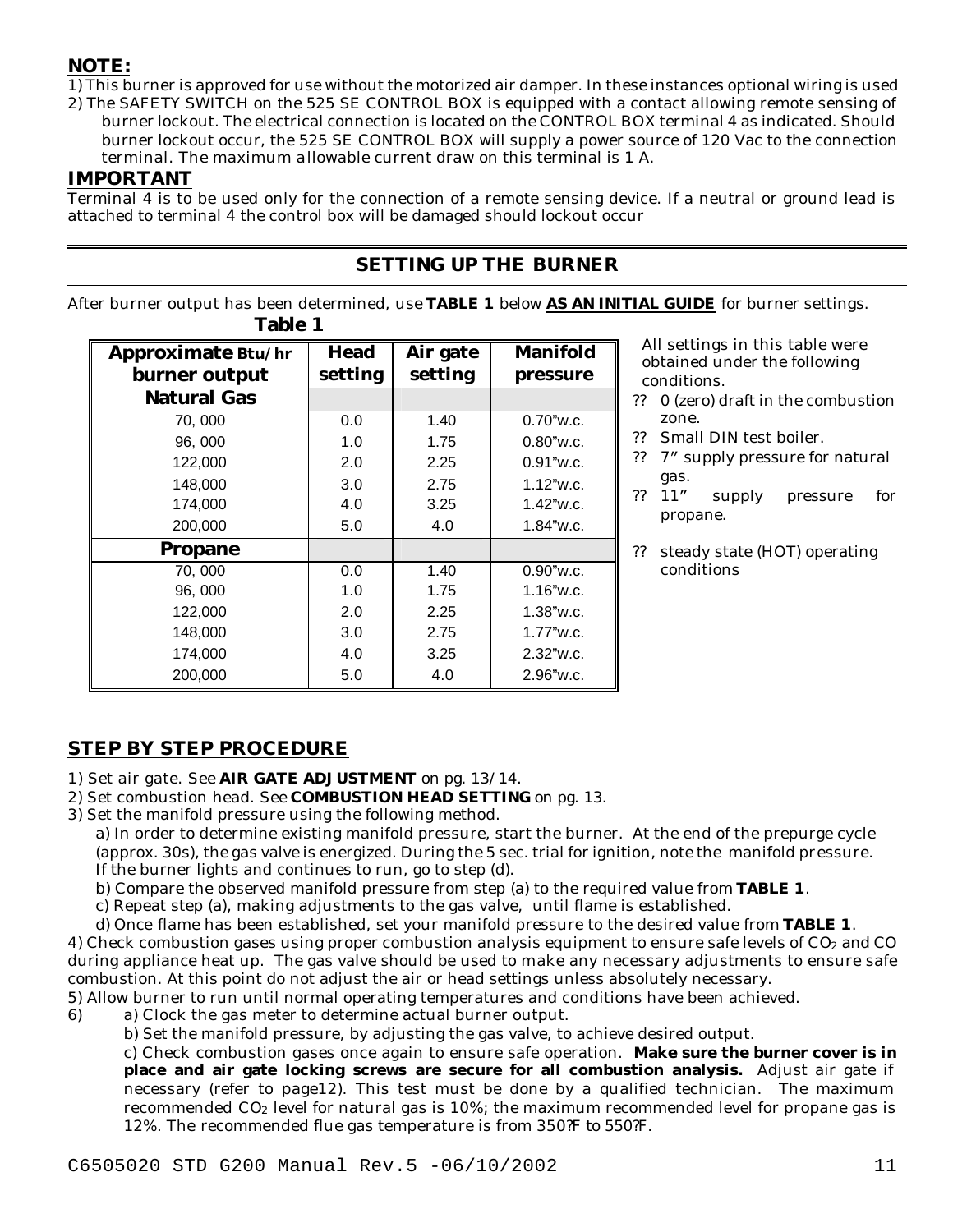7) After completing the adjustments, remove the manometer and tighten the screw inside the manifold test point. Replace the regulator cap on the gas valve.

8) Complete the adjustment data tag, described on page18. Explain the burners essential functions (starting and stopping) to the owner. Do not forget to give the dealer or service company's name and address. Please see page17 and 18 for information on burner maintenance procedures.

**NOTE:** Do not assume the heating system is operating at optimum performance.

## **THERE IS NO SUBSTITUTE FOR PROPER COMBUSTION TESTING**

## **OPERATING FAULTS**

The integrated control system is self-checking. The cycle from start up to flame establishment, takes approximately 70 seconds.

The burner will go into lockout under the following circumstances:

a) Burner fails to ignite.

b) The ionization probe is grounded.

c) Opening of the air pressure switch or the normally open contacts of the air pressure switch not making.

Should overheating of the appliance occur, shut off the manual gas valve to the burner. Do **NOT** shut off the switch to the circulating pump or blower fan.

#### **SHUT DOWN PROCEDURE**

Switch off electrical power to the unit. Close the manual supply gas valve.

#### **START UP PROCEDURE**

See page 8, Item 5

**NOTE:** If an external electrical source is utilized, the conversion burner, when installed, must be electrically grounded in accordance with local codes. In the absence of local codes, refer to the National Electrical Code, ANSI/NFPA 70-1990.

In Canada follow the Canadian Electrical Code Part 1 CSA C22.1.

## **AIR GATE ADJUSTMENT**

The mobile air damper (1), operated by the air damper motor (2), assures the complete opening of the air

intake. To regulate the combustion air, adjust the manual air gate (3), by loosening the locking screws (4). Once the optimal adjustment is reached, tighten the locking screws(4), to assure free movement of the mobile air damper.

### **EXAMPLE SETTING (for natural gas)**

To set the air intake for a desired burner output of 308,000 Btu/hr, use TABLE 2 to determine the correct air gate setting. In this case, the setting would be 2.5 for natural gas. Turn the manual air gate (3) until the arrow points to 2.5 on the scale. Tighten locking screws  $(4)$ .

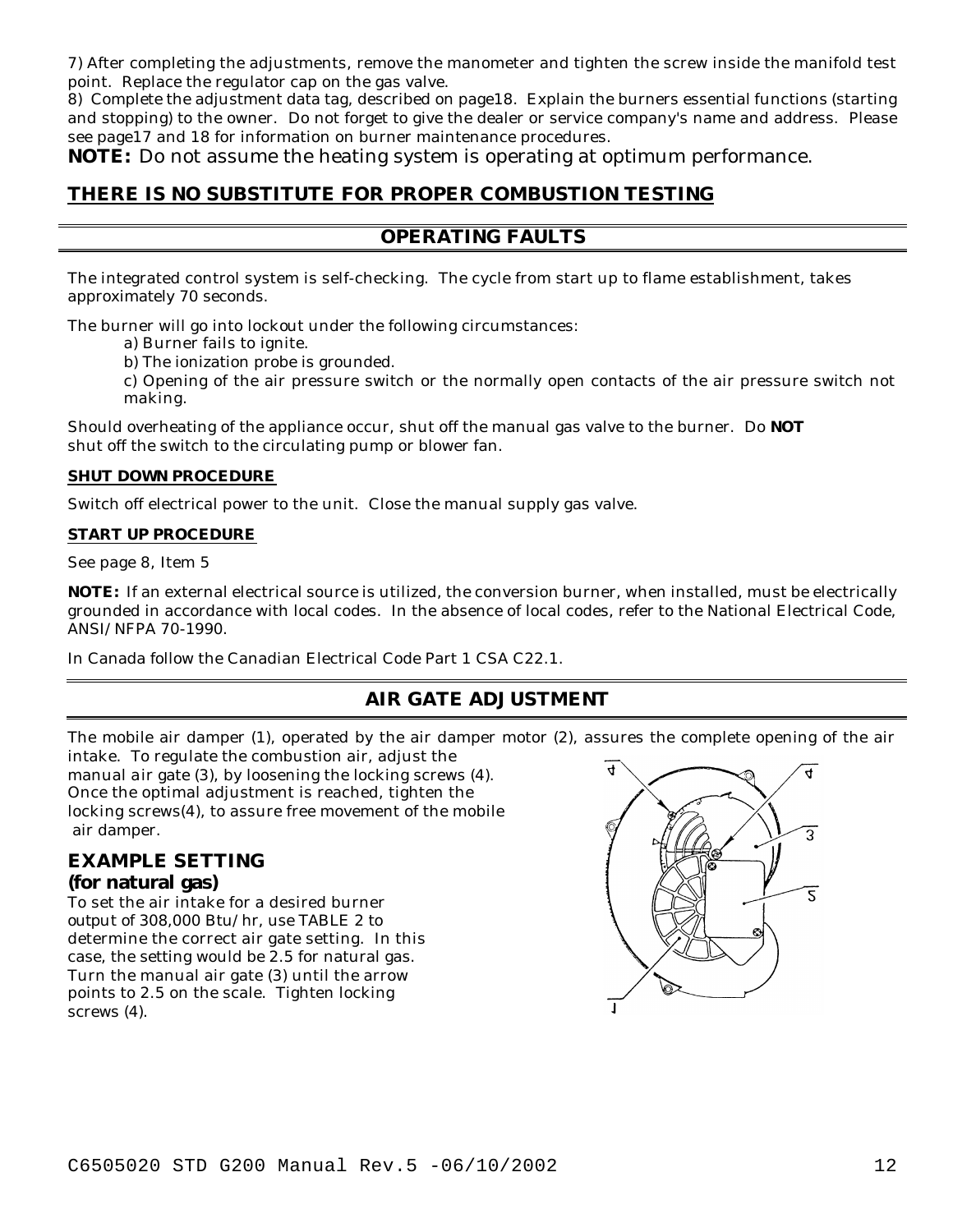All settings in table 2 are obtained with zero (0) pressure in the combustion zone and at normal operating temperatures. i.e., steady state hot conditions.

**Please Note:** Burner must be fired **ONLY** with fuel that is listed on the burner serial label.

| Table 2                                         |                |                |  |  |  |
|-------------------------------------------------|----------------|----------------|--|--|--|
| Riello 40 Model 200 N/P                         |                |                |  |  |  |
| <b>Air Gate Settings</b>                        |                |                |  |  |  |
| <b>Air Gate Setting</b><br><b>Burner Output</b> |                |                |  |  |  |
| <b>Btu/hr x 1000</b>                            | <b>Natural</b> | <b>Propane</b> |  |  |  |
| 70.0                                            | 1.40           | 1.40           |  |  |  |
| 96.0                                            | 1.75           | 1.75           |  |  |  |
| 122.0                                           | 2.25           | 2.25           |  |  |  |
| 148.0                                           | 2.75           | 2.75           |  |  |  |
| 174.0                                           | 3.25           | 3.25           |  |  |  |
| 200.0                                           | 4.0            | 4.0            |  |  |  |

### **COMBUSTION HEAD SETTING (Stop Gate)**

Loosen the Allen screw (A). Slide the elbow (B) so that the number on the indicator scale (D) aligns with the back edge of the air tube (C). See **TABLE 3** for set points. Tighten the Allen screw (A).

**NOTE**: To disassemble remove the combustion head, use the procedure below.

1) Remove the Allen screw completely.

2) Withdraw the head.

3) Pull the head straight out.

### **Example (for natural gas):**

For a desired burner output of 308,000 Btu/hr, the combustion head setting would be 3.0

### **NOTE:**

This table is designed to ensure a good working pressure for the air proving switch. If a problem is encountered with the air switch proving combustion air flow, we suggest moving the head closer to the zero (0) set point.

For a boiler or furnace with positive pressure in the combustion zone, we suggest moving the head closer to the zero (0) set point.

All settings in table 3 are obtained with zero

- (0) pressure in the combustion zone and at
- (1) normal

operating temperatures. i.e.; steady state hot conditions.

### **Please Note: Burner must be fired ONLY with fuel that is listed on the burner serial label.**

C ក <sub>R</sub> **Table 3 Riello 40 Model 200 N/P Combustion Head Settings (STOP GATE)**

| compassion neau settings (9101 GATL) |                     |                |  |  |
|--------------------------------------|---------------------|----------------|--|--|
| <b>Burner Output</b>                 | <b>Head Setting</b> |                |  |  |
| <b>Btu/hr x 1000</b>                 | <b>Natural</b>      | <b>Propane</b> |  |  |
| 70.0                                 | 0.0                 | 0.0            |  |  |
| 96.0                                 | 1.0                 | 1.0            |  |  |
| 122.0                                | 2.0                 | 2.0            |  |  |
| 148.0                                | 3.0                 | 3.0            |  |  |
| 174.0                                | 4.0                 | 4.0            |  |  |
| 200.0                                | 5.0                 | 5.0            |  |  |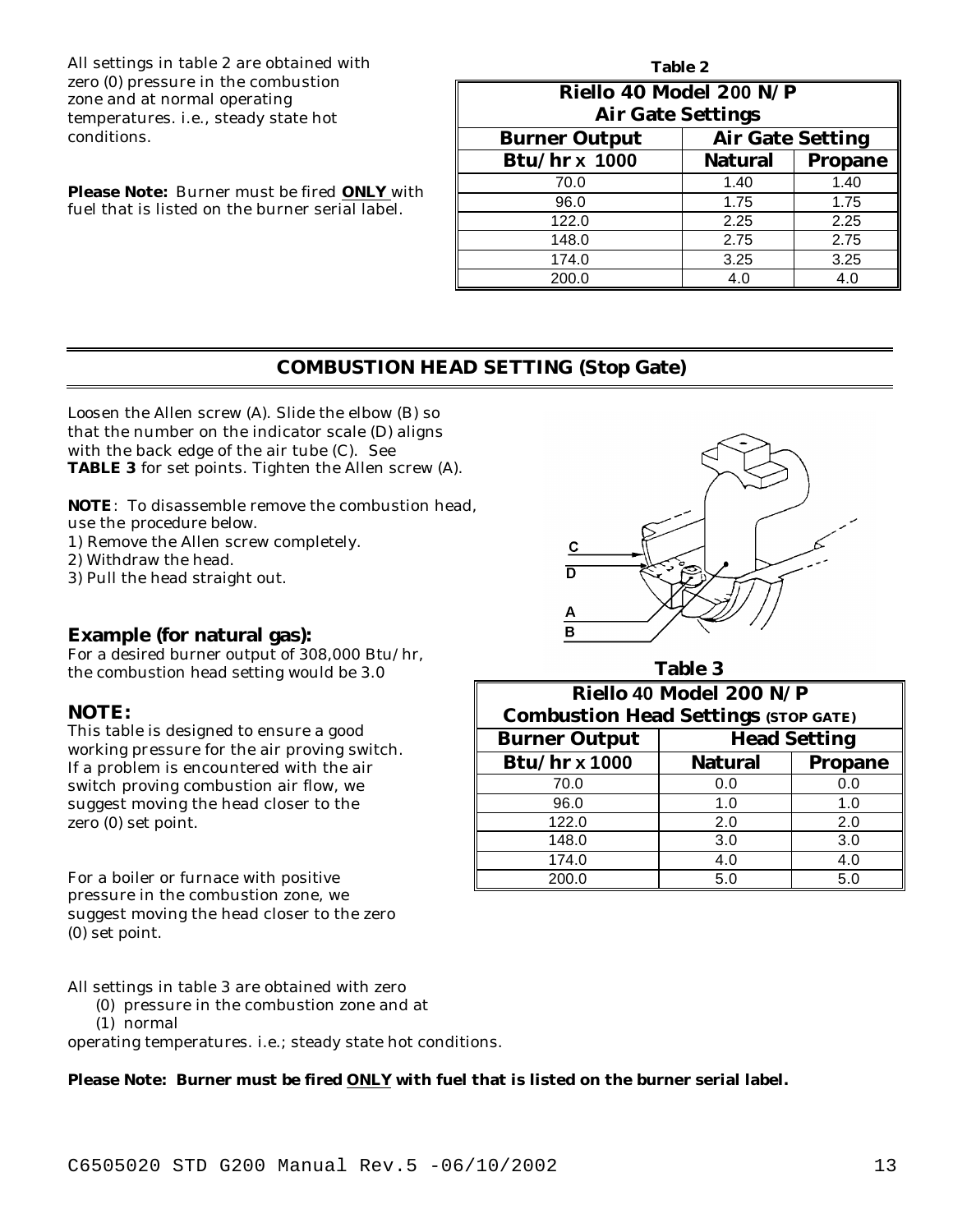Manifold gas pressure for various firing rates must be set by adjusting the gas regulator of the gas valve. To check manifold gas pressure, attach a manometer to the manifold test point, shown on typical gas train layout on page 6. Approximate manifold pressure settings are indicated in **TABLE 4**.

#### **Example (for natural gas):**

For a burner to be fired at 308,000 Btu/hr, the manifold pressure would be approximately 1.20" w.c. (inches of water column).

| <b>Table 4</b>                          |                         |                |  |  |
|-----------------------------------------|-------------------------|----------------|--|--|
|                                         | Riello 40 Model 400 N/P |                |  |  |
| <b>Manifold Pressure Inches of w.c.</b> |                         |                |  |  |
| Inches of w.c.<br><b>Burner Output</b>  |                         |                |  |  |
| <b>Btu/hr x 1000</b>                    | <b>Natural</b>          | <b>Propane</b> |  |  |
| 70.0                                    | 0.70                    | 0.90           |  |  |
| 96.0                                    | 0.80                    | 1.16           |  |  |
| 122.0                                   | 0.91                    | 1.38           |  |  |
| 148.0                                   | 1.12                    | 1.77           |  |  |
| 174.0                                   | 1.42                    | 2.32           |  |  |
| 200.0                                   | 1.84                    | 2.96           |  |  |

 Manifold pressure will have to be adjusted to compensate for varying application conditions.

 All settings in table 4 are obtained with zero (0) pressure in the combustion zone and at normal operating temperatures. i.e.; steady state hot conditions.

 **Please Note:** Burner must be fired **ONLY** with fuel that is listed on the burner serial

label.

### **HIGH ALTITUDE SETTINGS**

It should be noted that for higher altitudes more air for combustion is required. All settings in this manual have been obtained at approximately sea level. Special attention should be paid to air for combustion at elevations above sea level. If an increase in combustion air is insufficient, the burner must then be de -rated by approximately 4% for every 1000 feet above sea level.

## **PRESSURE WORKING CHART**

The chart below shows effects of pressure in the combustion zone on the minimum/maximum burner outputs. In this example, with a maximum operating pressure of 0.16 inches water column in the combustion zone, you will be able to obtain a maximum of 165,500 Btu/hr burner output.



Btu output x 1000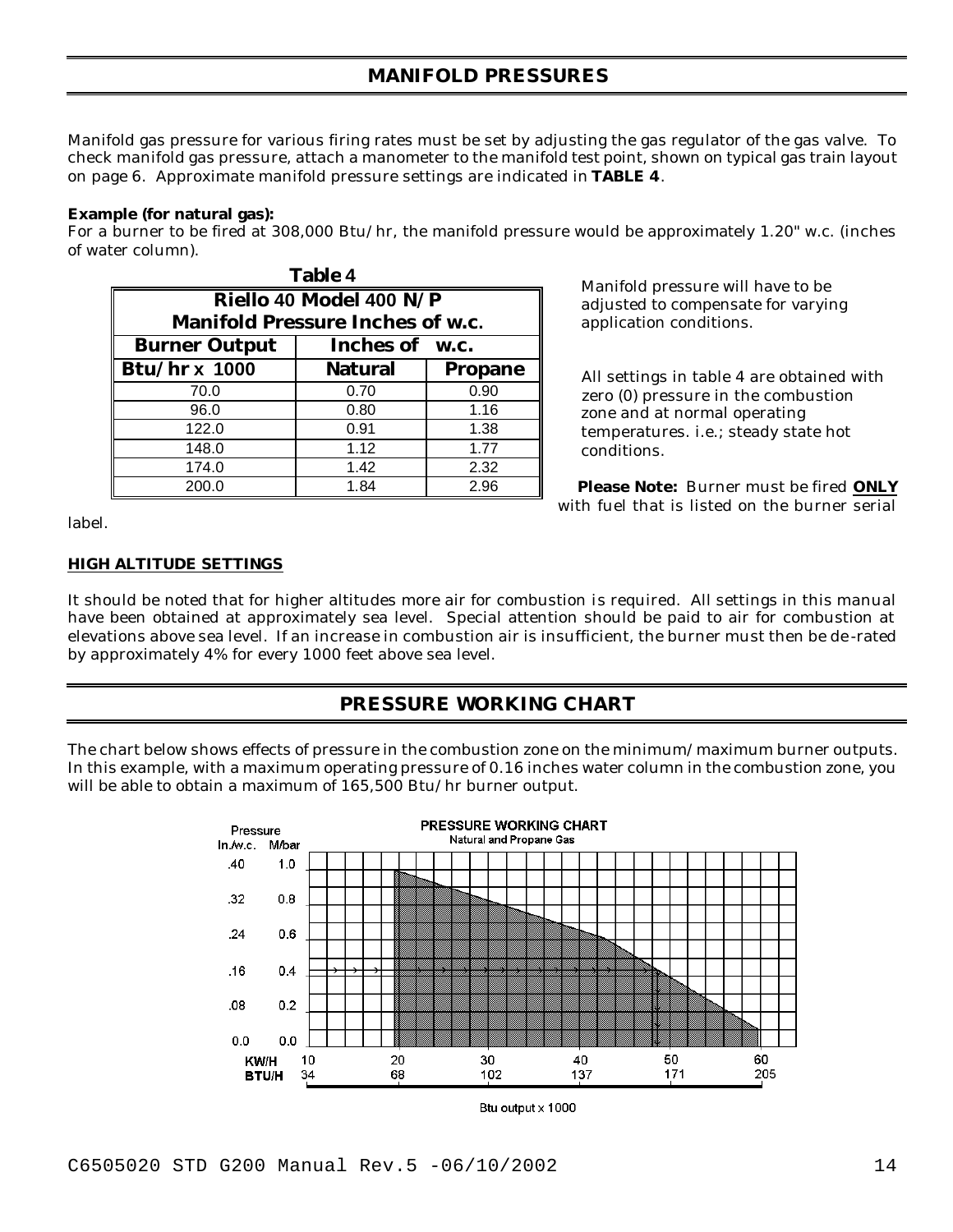Any change from zero (0) pressure in the combustion zone will affect the Btu output of the burner. To supply the required input to the appliance, manifold pressure will have to be adjusted to compensate for this condition.

#### **NOTES:**

- 1) Sizes shown above are for cylindrical or wet base boilers, or air cooled heat exchangers.
- 2) To size the chamber in applications other than wet base boilers, you must calculate area in square inches of the combustion zone required to give you a grate area or floor area to match the BTU inputs according to the local authority. Refer to CAN/CGA B149.1 & .2 ANSI Z21.8-1984, and ANSI Z223.1-1984.
- 3) Firebrick or cerafelt chamber materials should have a continuous run temperature rating of 2400 degrees Fahrenheit and a melting point of 3000 degrees Fahrenheit.

## **COMBUSTION CHECKS**

### **CO<sup>2</sup>**

It is advisable not to exceed a measured reading of  $10\%$  CO<sub>2</sub> for Natural Gas or  $12\%$  CO<sub>2</sub> for Propane Gas.

### **CO**

For safety reasons, the value of .02% (200ppm) free air sample must not be exceeded.

### **IONIZATION CURRENT**

The minimum amount of current necessary for the control box to operate properly is 5 micro amps DC.

To measure the ionization current, disconnect the red wire connector and insert a DC micro amp meter in series with control box terminal 2 and the ionization probe, which senses the flame. Refer to the diagram below.

## **Ionization Current Check**



## **Burner Start-up Cycle**

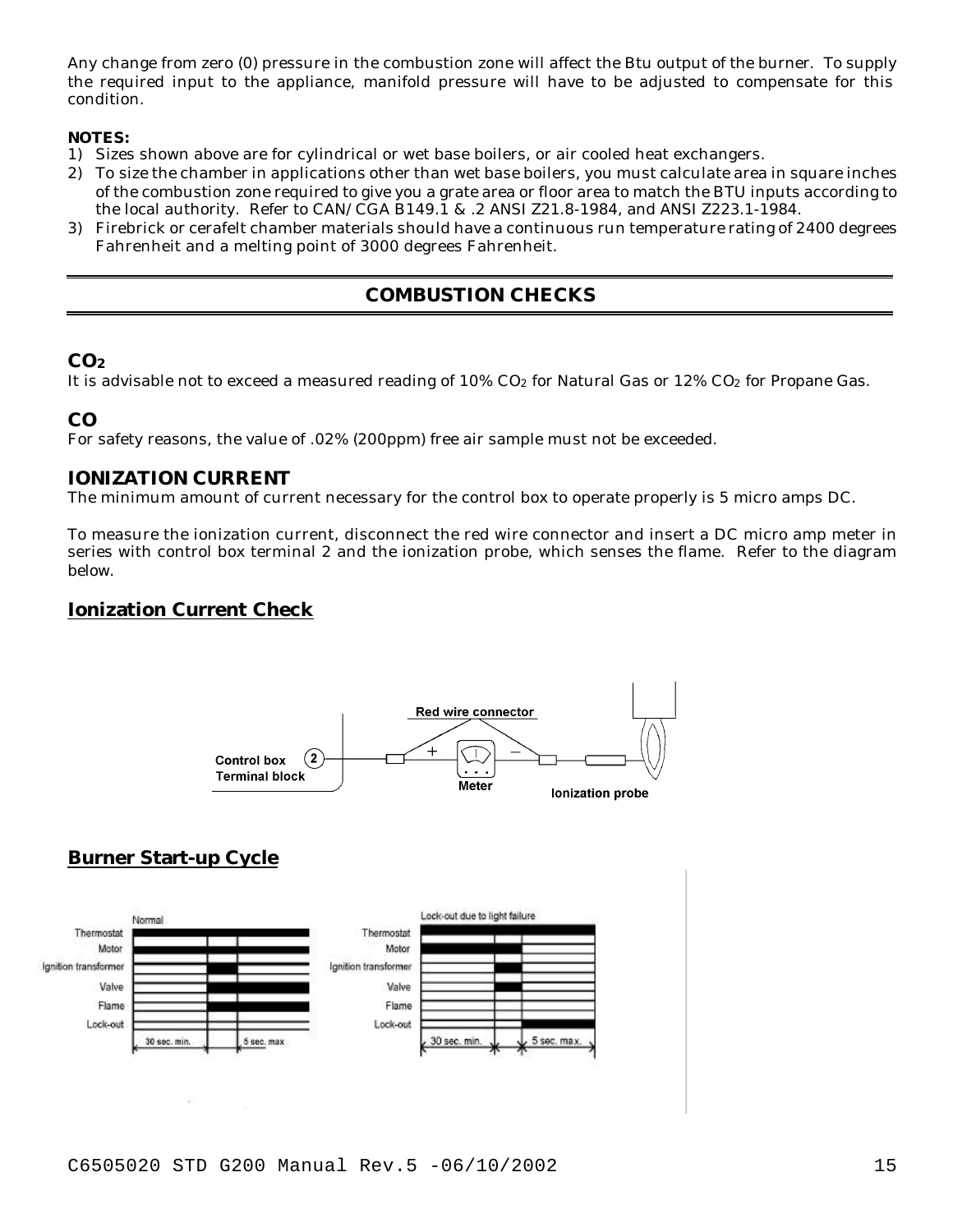## **PROBLEM SOLVING GUIDE**

#### **Burner starting difficulties and their causes:**

- 1) The burner goes through the prepurge period normally. The flame ignites, but the burner goes to lockout within five seconds.
	- a) The phase/neutral lines are reversed.
	- b) The wiring to ground is absent or ineffective.
	- c) The ionization probe is grounded, or not in contact with the flame, or the circuit to the control box is broken.
	- d) The spark interferes with the flame signal due to incorrect setting of the electrode.
- 2) The burner goes to lockout after the prepurge period because the flame does not ignite.
	- a) Air has not been fully bled from the gas lines.
	- b) The gas valve is passing too little gas.
	- c) The spark is irregular or not present.
- 3) The burner does not start when the thermostat calls for heat.
	- a) The gas pressure switch (if supplied) does not close contact due to low gas pressure.
	- b) The 24-volt switching relay is defective.
	- c) The line switch is off.
	- d) There is a blown fuse in the panel.
	- e) Terminals on the control module are bent or loose
	- f) The motor is defective.
	- g) The capacitor is defective.
	- h) The end switch on the air damper is defective.
	- i) The control box is defective.
	- j) The air pressure switch is not in the normally closed position
- 4) The burner continues to repeat the starting cycle without going into lockout.

This is a very specific situation caused when gas pressure in the gas main lines is *very close* to the value at which the gas pressure switch has been set. This can be corrected by resetting the gas pressure switch to a lower level. The gas pressure switch, if required, may be supplied, or may have to be field installed.

5) The burner does not go through prepurge, and the control module goes to lockout. The air pressure switch does not change over from normally closed to normally open contacts.

This condition exists because there is insufficient air pressure in the combustion head.

## **OWNER INFORMATION AND ROUTINE MAINTENANCE**

### **SAFETY LOCKOUT**

This burner is equipped with multiple interlocking safety devices. In the event of a failure in the flame, or any blockage of the combustion air supply, the burner will "lock out" in a safety condition. In such an event, an illuminated red button will show on the centre front of the red cover. To restart the burner, press the button once only. Should the burner return to the lock out condition, call a qualified service technician or your gas company for assistance.

**NOTE:** Keep the area around the burner free and clear of all combustible materials, gasoline and other flammable vapours and liquids. Do not allow any obstructions which may prevent the free flow of air to the burner.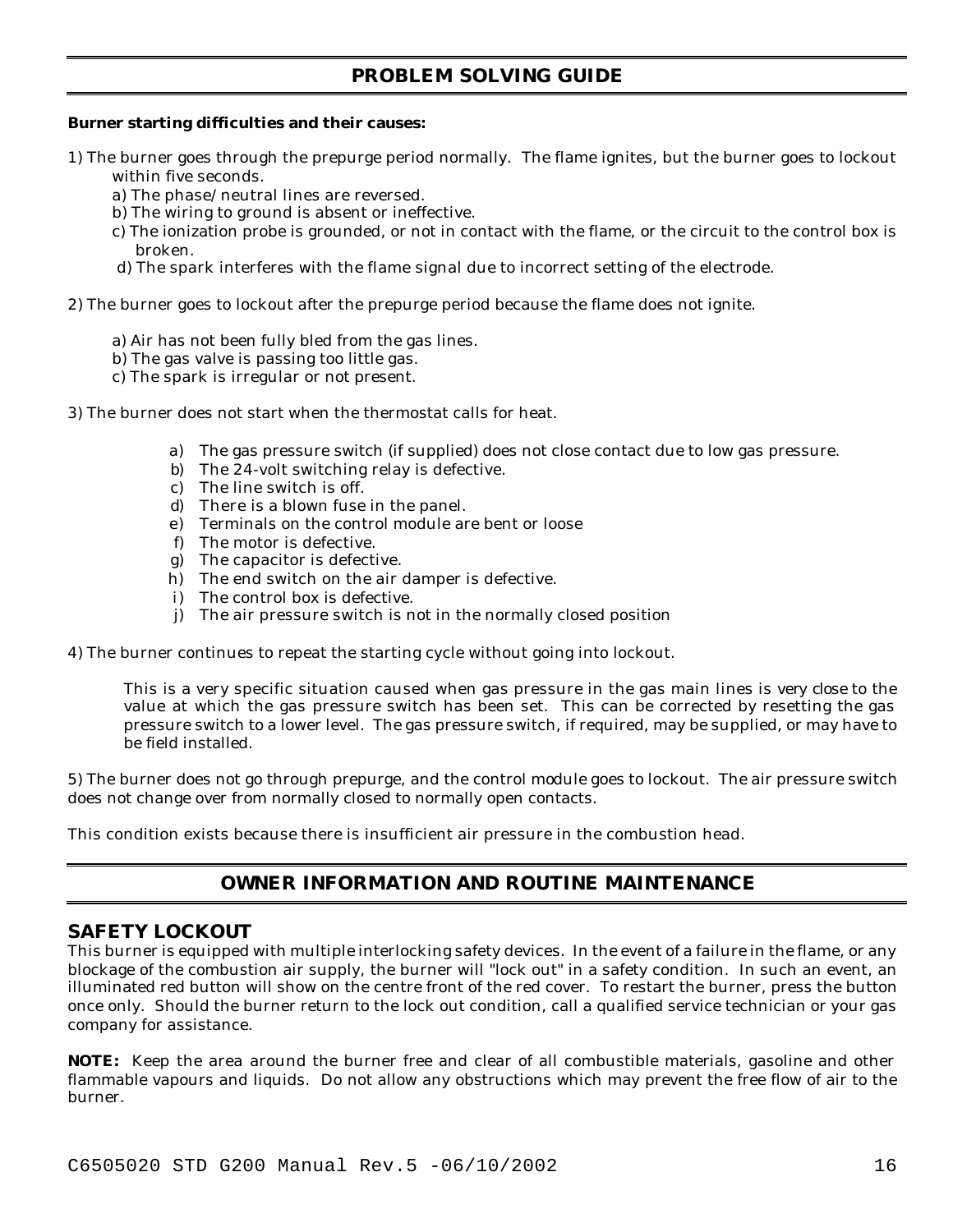#### **MAINTENANCE**

Like all precision equipment, your burner will require periodic maintenance. At an interval of 2 months, you should:

- 1) Visually check the flame if your heating appliance has an observation port.
- 2) Check and clean the air intake louvers to remove any build up of fluff, dust, pet hair etc.
- 3) The motor is permanently lubricated and does not need oiling.

For any maintenance or repairs over and above those listed, contact your service technician or gas company. **THERE ARE NO OWNER SERVICEABLE PARTS INSIDE THE BURNER COVER.**

Once a year, you should have the burner serviced as indicated below. This service should be performed by your local authorized dealer.

- 1) Check burner distributor head and mixing plates. Clean if necessary.
- 2) Check ignition electrode. Clean, adjust, or replace as necessary.
- 3) Check the flame sensor rod (ionization rod) for dirt or carbon build up. Clean, adjust, or replace as necessary.
- 4) Check manifold gas pressure.
- 5) Check all burner adjustments.
- 6) Generally clean all exposed parts and components.
- 7) Do a complete combustion test with the burner cover in place and the air gate locking screws secure.

Your Riello 40 gas burner is only part of your heating system. Once every year you should have your heating appliance serviced by a qualified service technician. You should also have the chimney checked, and cleaned if necessary.

## **INSTALLATION DATA**

**Note:** This label is supplied in the package with the burner and should be filled out and affixed to the appliance when the conversion burner is installed.

| ADJUSTMENT DATA TAG<br>ANSI Z21-17b-1994 |  |  |
|------------------------------------------|--|--|
| INPUT C.F.H.                             |  |  |
| MANIFOLD PRES.                           |  |  |
| AIR DAMPER                               |  |  |
| AIR/GAS RATIO No.                        |  |  |
| FLUE GAS TEMP.                           |  |  |
| O2 LEVEL %                               |  |  |
| CO2 LEVEL %                              |  |  |
| COLEVEL P.P.M.                           |  |  |
| DATE:                                    |  |  |
| COMPLETED BY                             |  |  |
| <b>INSTALATION</b><br>CONTRACTOR         |  |  |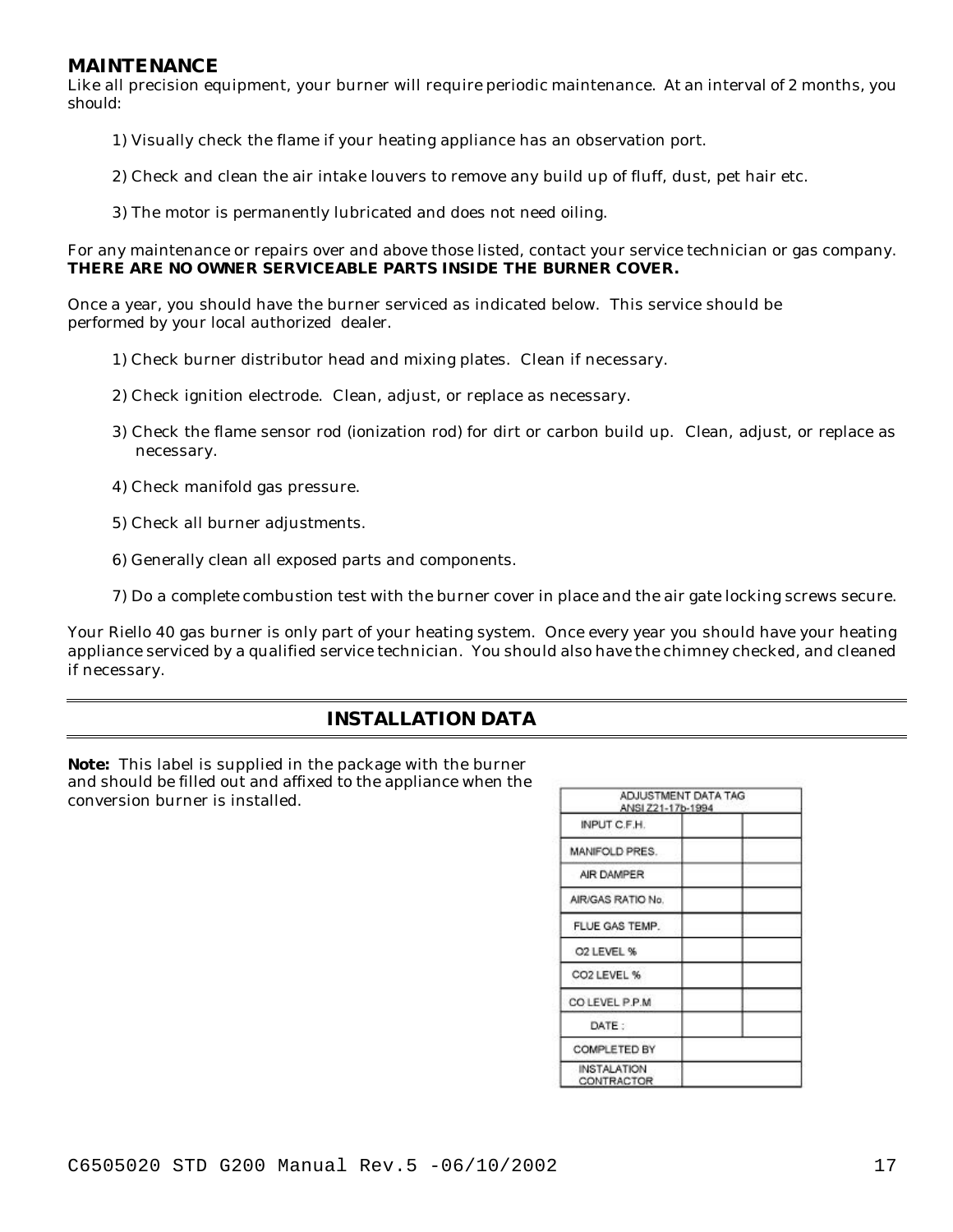|                  | <b>SPARE PARTS</b>                          |       | <b>GAS BURNER SYSTEM</b><br><b>RIELLO 40 N200</b> |    |                                             | <b>REVISED: 09/01</b>                |
|------------------|---------------------------------------------|-------|---------------------------------------------------|----|---------------------------------------------|--------------------------------------|
| N <sub>O</sub>   | <b>SPARE</b><br><b>PARTS</b><br><b>CODE</b> |       | <b>DESCRIPTION</b>                                | NO | <b>SPARE</b><br><b>PARTS</b><br><b>CODE</b> | <b>DESCRIPTION</b>                   |
| 1                | 3007238                                     |       | Burner back cover                                 | 21 | 3950271                                     | <b>Short combustion head (278T1)</b> |
| $\boldsymbol{2}$ | C7020008                                    |       | Air switch                                        | 22 | 3006695                                     | Drawer assembly elbow                |
| 3                | 3001162                                     |       | Primary control box 525 SE/A                      | 23 | 3007273                                     | Electrode assembly                   |
| 4                | 3002307                                     |       | Primary control sub-base                          | 24 | 3007265                                     | Electrode and ionization clamp       |
| $\mathbf 5$      | C7020005                                    |       | 120/24 volt transformer                           | 25 | 3006707                                     | Ionization assembly                  |
| $\bf{6}$         | 3007288                                     |       | Air switch tube and connector                     | 26 | 3006900                                     | Natural gas orifice                  |
| 7                | 3007310                                     |       | <b>Ionization</b> lead                            | 27 | 3006899                                     | Distributor head and mixing plate    |
| 8                | 3007292                                     |       | Air tube cover plate                              | 28 | 3007297                                     | Manifold                             |
| 9                | 3006687                                     |       | Chassis mounting collar                           | 29 | 3006394                                     | End cone                             |
| 10               | 3007222                                     |       | Chassis front plate                               | 30 | 3005447                                     | Gas test point                       |
| 11               | 3007279                                     |       | Air damper motor                                  | 31 | 3000870                                     | Hinge assembly                       |
| 12               | 3006929                                     |       | Motorized air damper                              | 33 | 3950272                                     | Long combustion head (278T2)         |
| 13               | 3007204                                     |       | Manual air shutter(air gate)                      | 34 | 3006695                                     | Drawer assembly elbow                |
| 14               | 3007208                                     |       | Air intake housing                                | 35 | 3007274                                     | Electrode assembly                   |
| 15               | 3005708                                     |       | Fan                                               | 36 | 3007265                                     | Electrode & ionization clamp         |
| 16               | 3005834                                     |       | Capacitor 10?F                                    | 37 | 3007507                                     | Ionization assembly                  |
| 17               | 3005843                                     |       | Burner motor                                      | 38 | 3007298                                     | Manifold                             |
| 18               | 3005856                                     |       | Mounting gasket                                   | 39 | 3007289                                     | Natural gas tube                     |
| 19               | 3005855                                     |       | Universal mounting flange                         | 40 | 3005854                                     | Semi flange 2 required               |
| 20               | 3007448                                     |       | Ground lead and connector                         | 41 | 3006394                                     | End cone                             |
|                  |                                             |       |                                                   | 42 | 3007281                                     | End cone adapter                     |
|                  |                                             |       | <b>ACCESSORIES OR OPTIONAL COMPONENTS</b>         | 43 | 3006900                                     | Natural gas orifice                  |
|                  | C7020004                                    | relay | Honeywell R8038A 24 v switching                   | 44 | 3006899                                     | Distributor head and mixing plate    |
|                  | C5850007                                    |       | Dungs gas valve MVDLE 205/6 1/2"                  | 45 | 3007303                                     | Electrode support                    |
|                  | C5852000                                    |       | Maxitrol regulator RV5210-36 or 512               | 46 | 3007284                                     | Air tube -long                       |
|                  | 3008607                                     |       | Vertical hinge assembly                           | 47 | 3005447                                     | Gas test point                       |
|                  |                                             |       |                                                   | 48 | 3000870                                     | Hinge assembly (STANDARD)            |
|                  |                                             |       |                                                   | 49 | C7010003                                    | Mounting bracket-Transformer         |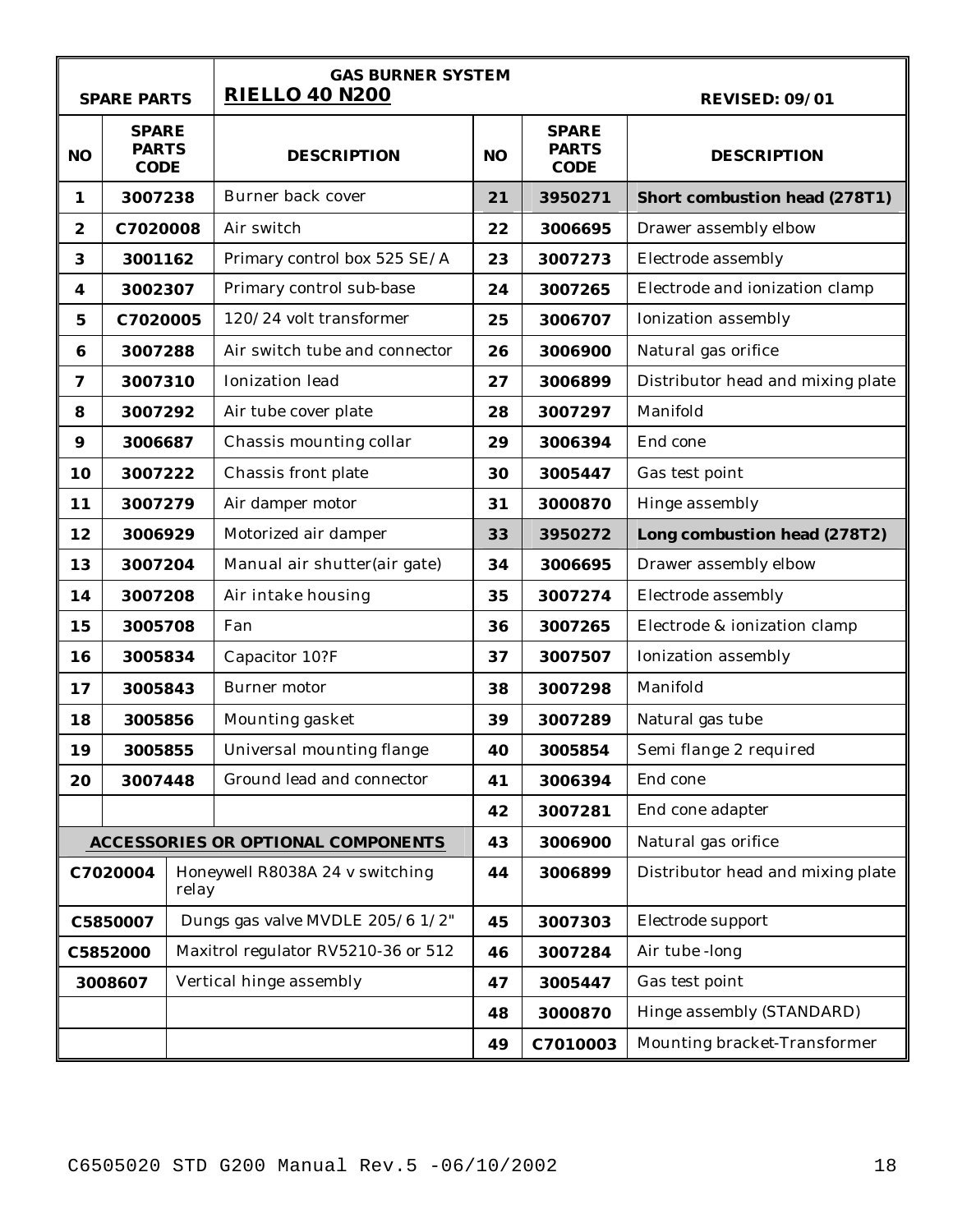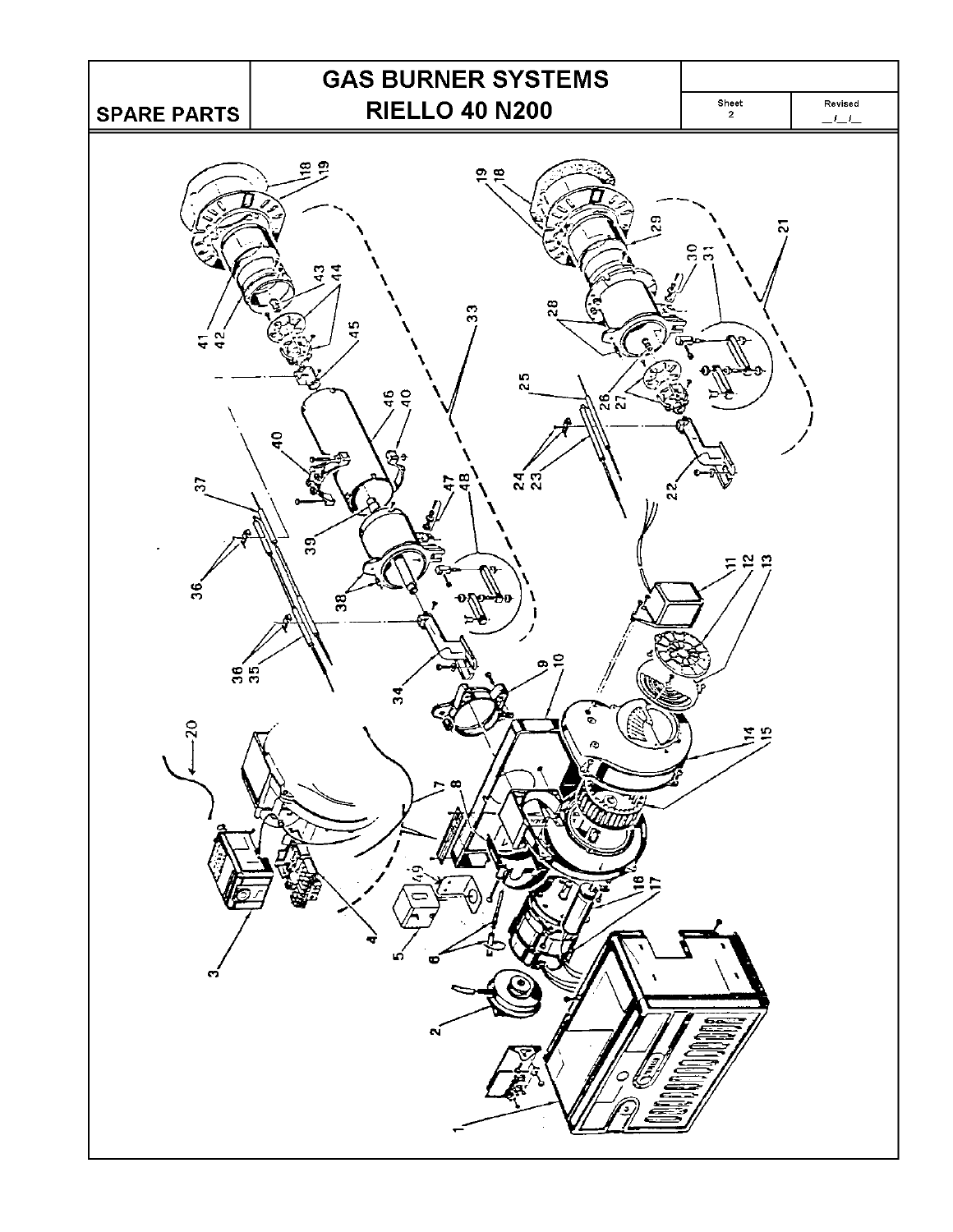35 Pond Park Rd. Hingham, MA 02043 Phone: 781-749-8292 Toll Free: 800-992-7637 Fax: 781-740-2069



2165 Meadowpine Blvd. Mississauga,On L5H 3R2 Phone: 905-542-0303 Toll Free: 800-387-3898 Fax: 905-542-1525

# **BURNER START- UP FORM \***

| Burner S/N. or<br>Model: | Appliance:                                        |
|--------------------------|---------------------------------------------------|
| Installer name:          |                                                   |
| Company:                 | Installation<br>date:<br><b>Contract Contract</b> |
| Address:                 |                                                   |
| Phone:                   | Fax:                                              |
| Owner Name:              |                                                   |
| Address:                 |                                                   |
| Phone:                   | E-mail:                                           |

| <b>Burner Start-up Info (OIL)</b>      | <b>Burner Start-up Info (GAS)</b>            |
|----------------------------------------|----------------------------------------------|
| Nozzle Info:                           | Gas Supply Pressure:                         |
| Pump Pressure:                         | Pump pressure:                               |
| Turbulator<br>Air Setting:<br>setting: | Air Setting:<br>Head Setting:                |
| Draft<br>Draft Overfire:<br>breech:    | Draft Overfire:<br>Draft breech:             |
| CO:<br>$CO2$ :<br>$O_2$ :              | $CO2$ :<br>CO:<br>$O_2$ :                    |
| Smoke density:<br>(Bacharach)          | Manifold pressure:                           |
| Single Line:<br>Two<br>Lines:          | Ionization Reading<br>Input BTU/Hr:<br>µAdc: |

**\*** This form was designed and provided in the installation manual for reference and also for providing technical information which can be faxed or mailed to our technical hot-line coordinator when technical assistance is required. Please complete this form, fax it or mail it at the address/fax above, or send an e-mail with the information listed below to: techservices@riellocanada.com